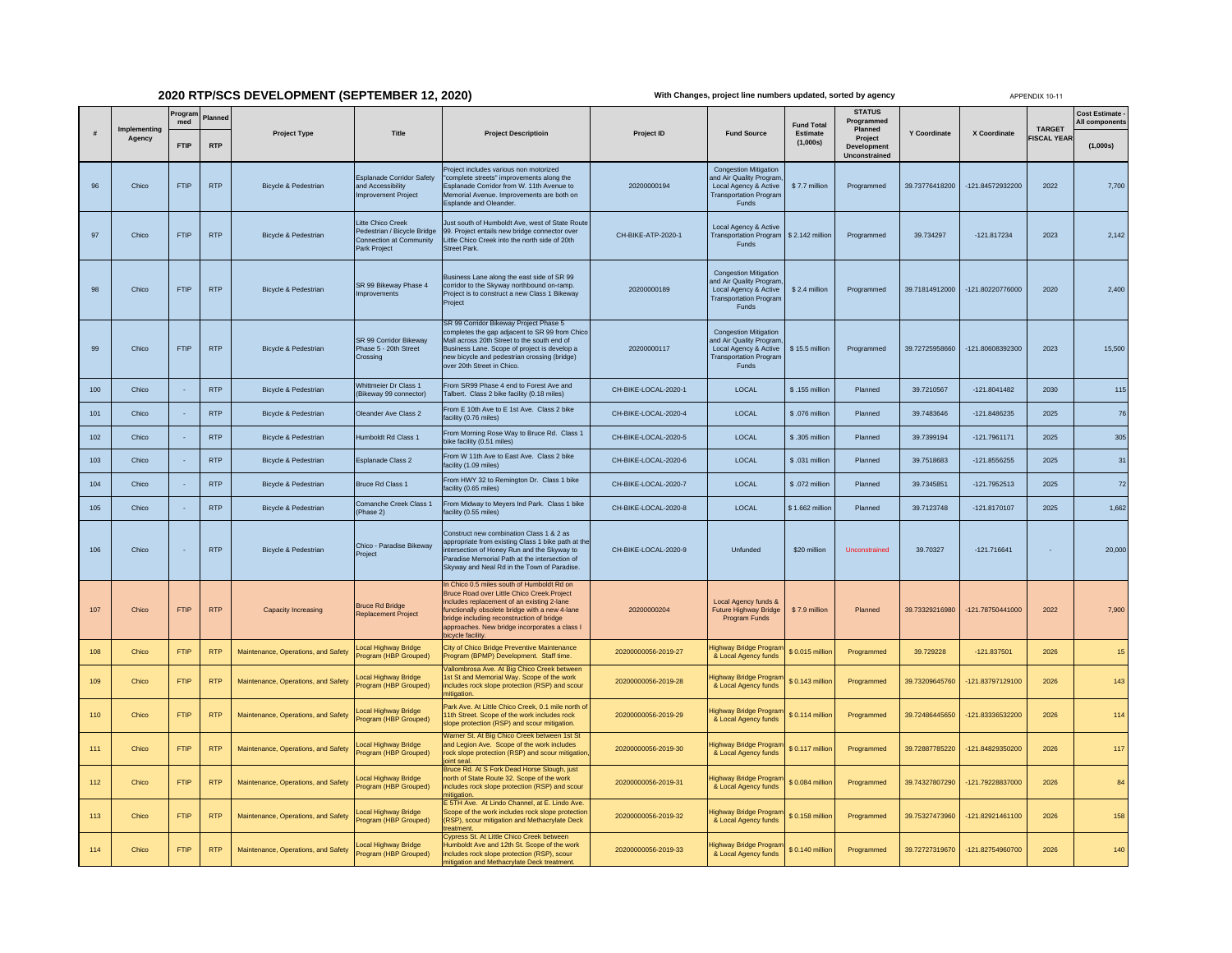| 115 | Chico | <b>FTIP</b> | <b>RTF</b> | Maintenance, Operations, and Safety | ocal Highway Bridge<br>rogram (HBP Grouped)                           | Main St. At Big Chico Creek, 0.15 mile north of<br>2nd St. Scope of work includes joint seals                                                                                                                                                                                       | 20200000056-2019-34 | lighway Bridge Progran<br>& Local Agency funds                                | \$ 0.036 million | Programmed | 39.73198809260 | -121.84198252900 | 2026 | 36         |
|-----|-------|-------------|------------|-------------------------------------|-----------------------------------------------------------------------|-------------------------------------------------------------------------------------------------------------------------------------------------------------------------------------------------------------------------------------------------------------------------------------|---------------------|-------------------------------------------------------------------------------|------------------|------------|----------------|------------------|------|------------|
| 116 | Chico | <b>FTIP</b> | <b>RTP</b> | Maintenance, Operations, and Safety | ocal Highway Bridge<br>rogram (HBP Grouped)                           | Mangrove Ave. At Lindo Channel between 10th<br>and Cohasset. Scope of work includes spall<br>reparir joint seal and Methacrylate Deck<br>reatment                                                                                                                                   | 20200000056-2019-35 | lighway Bridge Progran<br>& Local Agency funds                                | \$0.163 million  | Programmed | 39.75096078560 | -121.84468746000 | 2026 | 163        |
| 117 | Chico | <b>FTIP</b> | <b>RTP</b> | Maintenance, Operations, and Safety | ocal Highway Bridge<br>rogram (HBP Grouped)                           | Walnut St. At Little Chico Creek between Dayton<br>Rd and 9th St. Scope of the work includes rock<br>slope protection (RSP), scour mitigation and<br>lethacrylate Deck treatme                                                                                                      | 20200000056-2019-36 | lighway Bridge Progran<br>& Local Agency funds                                | \$ 0.131 million | Programmed | 39.71840651170 | -121.84340173500 | 2026 | 131        |
| 118 | Chico | <b>FTIP</b> | <b>RTP</b> | Maintenance, Operations, and Safety | <b>cal Highway Bridge</b><br>rogram (HBP Grouped)                     | Midway Rd. At Comanche Creek 0.1 mile south<br>of Park Ave. Scope of work includes<br>Methacrylate Deck treatment and spall repairs                                                                                                                                                 | 20200000056-2019-37 | lighway Bridge Prograr<br>& Local Agency funds                                | \$0.063 million  | Programmed | 39.71323923190 | -121.81345199400 | 2026 | 63         |
| 119 | Chico | <b>FTIP</b> | <b>RTP</b> | Maintenance, Operations, and Safety | <b>cal Highway Bridge</b><br>rogram (HBP Grouped)                     | Longfellow Ave. At Lindo Channel between 1st<br>and Manzanita. Scope of work includes<br><b>Methacrylate Deck treatment</b>                                                                                                                                                         | 20200000056-2019-38 | lighway Bridge Prograr<br>& Local Agency funds                                | \$0.069 million  | Programmed | 39.75269609480 | -121.82464674900 | 2026 | 69         |
| 120 | Chico | <b>FTIP</b> | <b>RTP</b> | Maintenance, Operations, and Safety | ocal Highway Bridge<br>rogram (HBP Grouped)                           | Bruce Rd. At Little Chico Creek, 0.5 mile south<br>of Humboldt Rd. Scope of work includes<br>Methacrylate Deck treatment.                                                                                                                                                           | 20200000056-2019-40 | lighway Bridge Prograi<br>& Local Agency funds                                | \$0.024 million  | Programmed | 39.73326029950 | -121.78728704200 | 2026 | 24         |
| 121 | Chico | <b>FTIP</b> | <b>RTP</b> | Maintenance, Operations, and Safety | ocal Highway Bridge<br>rogram (HBP Grouped)                           | Skyway Av. At Little Chico-Butte CR DV CH. 0.<br>nile northwest of Humbug Rd. Scope of work<br>ncludes Methacrylate Deck treatment                                                                                                                                                  | 20200000056-2019-41 | lighway Bridge Prograr<br>& Local Agency funds                                | \$0.056 million  | Programmed | 39.71318403880 | -121.78139265800 | 2028 | 56         |
| 122 | Chico | <b>FTIP</b> | <b>RTP</b> | Maintenance, Operations, and Safety | ocal Highway Bridge<br>rogram (HBP Grouped)                           | Forest Ave. At Little Chico Creek, just south of<br><b>Humboldt Rd. Scope of work includes</b><br>Methacrylate Deck treatment.                                                                                                                                                      | 20200000056-2019-42 | lighway Bridge Prograr<br>& Local Agency funds                                | \$0.077 million  | Programmed | 39.73746029330 | -121.80437450000 | 2028 | ${\bf 77}$ |
| 123 | Chico | <b>FTIP</b> | <b>RTP</b> | Maintenance, Operations, and Safety | ocal Highway Bridge<br>rogram (HBP Grouped)                           | Manzanita Ave. At Lindo Channel between East<br>we & Hooker Oak. Scope of work includes<br><b>Methacrylate Deck treatment</b>                                                                                                                                                       | 20200000056-2019-43 | lighway Bridge Prograi<br>& Local Agency funds                                | \$0.081 millior  | Programmed | 39.76038050250 | -121.80156253300 | 2028 | 81         |
| 124 | Chico | FTIP        | <b>RTF</b> | Maintenance, Operations, and Safety | ocal Highway Bridge<br>rogram (HBP Grouped)                           | Mill St. At Little Chico Creek, 0.1 mile north of<br>12th St. Scope of work includes Methacrylate<br>eck treatment.                                                                                                                                                                 | 20200000056-2019-44 | lighway Bridge Progran<br>& Local Agency funds                                | \$0.018 million  | Programmed | 39.72823542710 | -121.82581402400 | 2028 | $18\,$     |
| 125 | Chico | <b>FTIP</b> | <b>RTF</b> | Maintenance, Operations, and Safety | ocal Highway Bridge<br>rogram (HBP Grouped)                           | Manzanita Ave. At Big Chico Creek between<br>/allombrosa and Centenial. Scope of work<br><b>ncludes Methacrylate Deck treatment</b>                                                                                                                                                 | 20200000056-2019-45 | lighway Bridge Progran<br>& Local Agency funds                                | \$0.053 million  | Programmed | 39.75823756530 | -121.79585164200 | 2028 | 53         |
| 126 | Chico | <b>FTIP</b> | <b>RTF</b> | Maintenance, Operations, and Safety | ocal Highway Bridge<br>rogram (HBP Grouped)                           | Cohasset Rd. At Sycamore Creek Tributary, 0.7<br>nile north of Eaton Rd. Scope of repairs<br><b>ncludes joint seals</b>                                                                                                                                                             | 20200000056-2019-46 | lighway Bridge Prograr<br>& Local Agency funds                                | \$ 0.075 million | Programmed | 39.78669295550 | -121.84395473700 | 2028 | 75         |
| 127 | Chico | <b>FTIP</b> | <b>RTP</b> | Maintenance, Operations, and Safety | ocal Highway Bridge<br>rogram (HBP Grouped)                           | Broadway St. At Little Chico Creek just south of<br>9th St. Scope of work includes AC deck removal<br>Methacrylate Deck treatment, wingwall and<br>packwall repairs                                                                                                                 | 20200000056-2019-47 | lighway Bridge Progran<br>& Local Agency funds                                | \$0.256 million  | Programmed | 39.72426918870 | -121.83517473500 | 2028 | 256        |
| 128 | Chico | <b>FTIP</b> | <b>RTP</b> | Maintenance, Operations, and Safety | ocal Highway Bridge<br>rogram (HBP Grouped)                           | Pine St. At Little Chico Creek between<br>Humboldt Ave and 12th St. Scope of work<br>ncludes Methacrylate Deck treatment                                                                                                                                                            | 20200000056-2019-48 | lighway Bridge Prograi<br>& Local Agency funds                                | \$0.031 million  | Programmed | 39.727066      | $-121.828738$    | 2028 | 31         |
| 129 | Chico | <b>FTIP</b> | <b>RTP</b> | Maintenance, Operations, and Safety | ocal Highway Bridge<br>rogram (HBP Grouped)                           | Chestnut St. At Little Chico Creek at W. 9th St.<br>Scope of work includes Methacrylate Deck<br>reatment                                                                                                                                                                            | 20200000056-2019-49 | lighway Bridge Prograr<br>& Local Agency funds                                | \$0.041 million  | Programmed | 39.72274835420 | -121.83829519500 | 2028 | 41         |
| 130 | Chico | <b>FTIP</b> | <b>RTP</b> | Maintenance, Operations, and Safety | <b>Highway Safety</b><br><b>Improvement Program</b><br>(HSIP Grouped) | At the intersection at SR-99 NB On-Off Ramps<br>Eaton Road / Hicks Lane. Scope is to construct<br>5-leg roundabout intersection with adequate<br>bike and pedestrian access. H8-03-003:                                                                                             | 20200000070-2019-3  | <b>Highway Safety</b><br><b>Improvement Program</b><br>and Local Agency Funds | \$5.8 million    | Programmed | 39.77442173580 | -121.87325013300 | 2021 | 5,800      |
| 131 | Chico | <b>FTIP</b> | <b>RTP</b> | Maintenance, Operations, and Safety | <b>Highway Safety</b><br>nprovement Program<br>(HSIP Grouped)         | Citywide systemic safety improvements includin<br>nstallation of improved signal hardware and<br>countdown heads at signalized intersections,<br>bedestrian crossings at uncontrolled locations,<br>and upgraded intersection pavement markings at<br>non-signalized intersections. | 20200000070-2019-4  | <b>Highway Safety</b><br><b>Improvement Program</b><br>and Local Agency Funds | \$1.6 million    | Programmed | 39,722223      | $-121.847584$    | 2020 | 1,600      |
| 132 | Chico | <b>FTIP</b> | <b>RTP</b> | Maintenance, Operations, and Safety | ocal Highway Bridge<br>rogram (HBP Grouped)                           | vy St. Over Little Chico Creek between 9th &<br>1th Streets. Rehabilitate and widen the existing<br>I lane bridge to a full width 2 lanes with<br>shoulders.Bridge No. 12C0279.                                                                                                     | 20200000056-2019-24 | lighway Bridge Progran<br>& Local Agency funds                                | \$2.1 million    | Programmed | 39.720437      | -121.839023      | 2026 | 2,100      |
| 133 | Chico | <b>FTIP</b> | <b>RTP</b> | Maintenance, Operations, and Safety | ocal Highway Bridge<br>rogram (HBP Grouped)                           | Pomona Rd. Over Little Chico Creek, 0.4 mile<br>south east of Miller Ave. Replace the existing 2<br>lane bridge, without adding lane capacity. Bridge<br>No. 12C0328, Project #5037(024), 5037(036)                                                                                 | 20200000056-2019-25 | <b>Highway Bridge Progran</b><br>funds                                        | \$4.2 million    | Programmed | 39.716278      | -121.845316      | 2024 | 4,200      |
| 134 | Chico | <b>FTIP</b> | <b>RTP</b> | Maintenance, Operations, and Safety | ocal Highway Bridge<br>rogram (HBP Grouped)                           | Salem Street, Over Little Chico Creek, 0.1 mile<br>north of 10th St. Rehabilitate functionally<br>obsolete 2 lane bridge. No Added Lane capacity<br>Bridge No. 12C0336.)                                                                                                            | 20200000056-2019-26 | lighway Bridge Progra<br>funds                                                | \$4.3 million    | Programmed | 39.723865      | $-121.836298$    | 2024 | 4,300      |
| 135 | Chico | <b>FTIP</b> | <b>RTP</b> | Capacity Increasing                 | Guynn Rd over Lindo<br><b>Channel Bridge Project</b>                  | Project is located just north of W Lindo Ave.<br>Replace the existing 1 lane structurally deficient<br>bridge with a new 2 lane bridge. Bridge No<br><b>2C0066</b>                                                                                                                  | 20200000108         | lighway Bridge Progra<br>funds                                                | \$5.3 million    | Programmed | 39.743577      | $-121.875911$    | 2024 | 5,300      |
| 136 | Chico |             | <b>RTP</b> | Capacity Increasing                 | Bruce Rd. Widening                                                    | From Skyway to SR 32, widen Roadway (Bridge<br>included as separate project)                                                                                                                                                                                                        | Nexus 601           | Nexus                                                                         | 13.4 million     | Planned    | 39.735734      | -121.787549      | 2022 | 13,400     |
| 137 | Chico |             | <b>RTP</b> | Capacity Increasing                 | <b>Commerce Court</b><br>Connection                                   | From Ivy Street to Park Ave, connect existing<br>Commerce Ct. to Park Avenue via Westfield<br>Lane.                                                                                                                                                                                 | Nexus 602           | <b>Nexus</b>                                                                  | \$1.3 million    | Planned    | 39.714665      | $-121.821262$    | 2030 | 1,300      |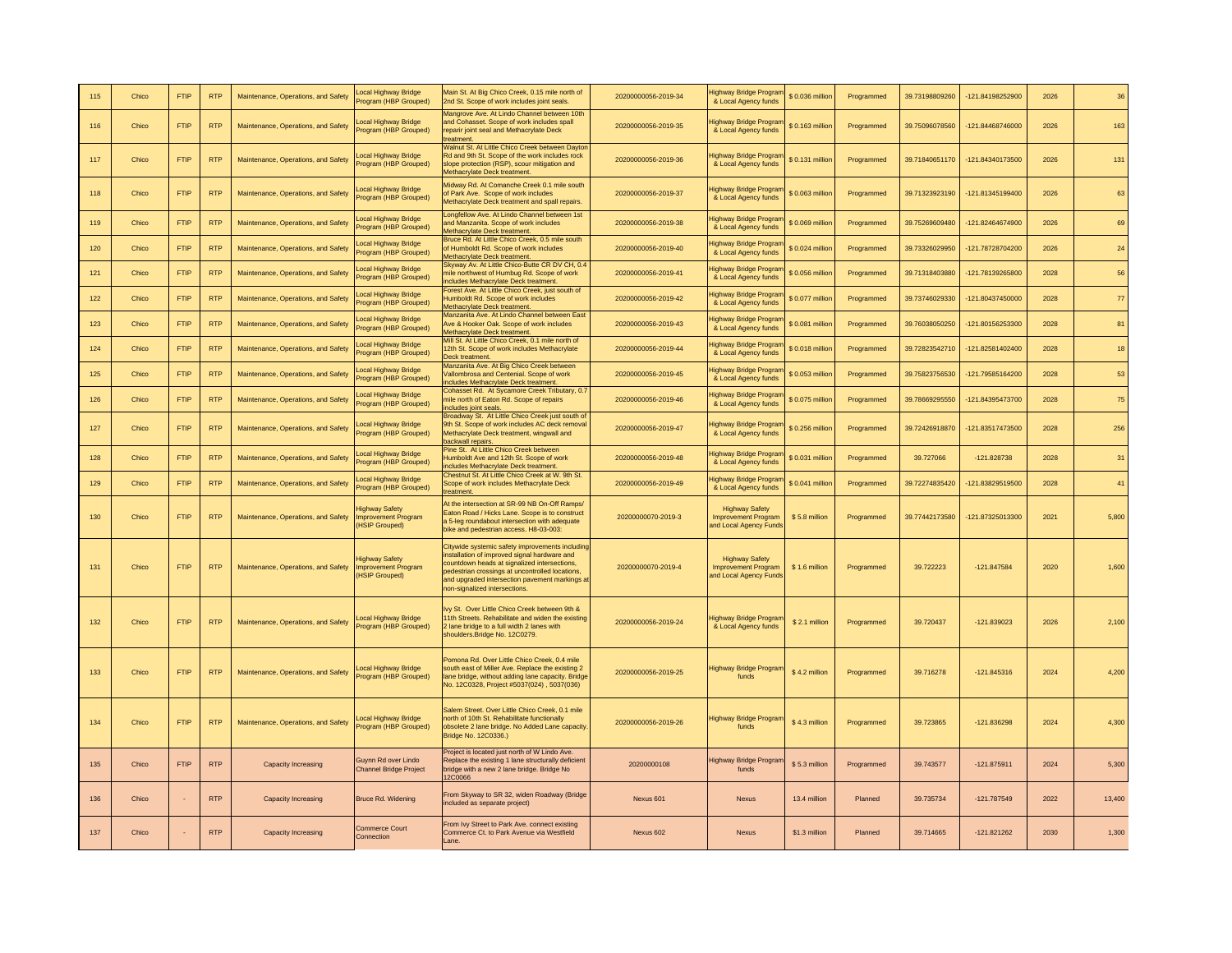| 138 | Chico | <b>RTP</b> | Capacity Increasing                                     | E. 20th Street Widening                           | From Forest Avenue to Bruce Road, Widen from<br>lane per direction to 2 lanes per direction with<br>edian                                         | Nexus 603 | Nexus        | \$3.1 million   | Planned       | 39,72668  | $-121.79093$  | 2030   | 3,100  |
|-----|-------|------------|---------------------------------------------------------|---------------------------------------------------|---------------------------------------------------------------------------------------------------------------------------------------------------|-----------|--------------|-----------------|---------------|-----------|---------------|--------|--------|
| 139 | Chico | <b>RTP</b> | Capacity Increasing                                     | <b>N</b> Eaton Rd                                 | From SR 32 to Catherin Ct. Construct new<br>alignment. 2 lane expressway and brdige - RR<br>crossing                                              | Nexus 604 | Unfunded     | \$53.7 million  | Unconstrained | 39.767736 | $-121.895329$ |        | 53,700 |
| 140 | Chico | <b>RTP</b> | Capacity Increasing                                     | <b>N</b> Eaton Rd                                 | Catherine Ct to Esplanade. New road connection                                                                                                    | Nexus 605 | Unfunded     | \$6.2 million   | Unconstrained | 39.768044 | $-121.892287$ |        | 6,200  |
| 141 | Chico | <b>RTP</b> | Capacity Increasing                                     | Eaton Rd Widening                                 | From Hicks I ane to Cohasset. Widen and<br>extend to 4 lanes with median and new bridge at<br>Sycamore Creek Tributary                            | Nexus 606 | Nexus        | \$22 million    | Planned       | 39.775819 | $-121.850732$ | 2040   | 22,000 |
| 142 | Chico | <b>RTP</b> | Capacity Increasing                                     | Eaton Rd Widening                                 | From Cohasset to Manzanita. Widen to 4 lanes<br>with median                                                                                       | Nexus 607 | <b>Nexus</b> | \$14 million    | Planned       | 39.776639 | $-121.836573$ | 2040   | 14,000 |
| 143 | Chico | <b>RTP</b> | Capacity Increasing                                     | <b>Esplanade Widening</b>                         | Shasta Avenue to Nord Highway. Widen to 4<br>anes with median                                                                                     | Nexus 608 | Nexus        | \$6.5 million   | Planned       | 39.774761 | $-121.879392$ | 2030   | 6.500  |
| 144 | Chico | <b>RTP</b> | Capacity Increasing                                     | Mariposa Ave Connection                           | From Glenshire Lane to Eaton Road, add new<br>rterial connection. 1 lane per direction                                                            | Nexus 609 | Nexus        | \$1.8 million   | Planned       | 39.768898 | $-121.824733$ | 2021   | 1,800  |
| 145 | Chico | <b>RTP</b> | Capacity Increasing                                     | Fair Street / Park Avenue<br>Connection           | From Fair St to Park Ave. Extend F. 23rd St.<br>Silver Dollark Pkwy thru "wedge" to connect to<br>Commerce Ct. Connection                         | Nexus 611 | Unfunded     | \$.970 million  | Unconstrained | 39.717482 | $-121.816845$ |        | 970    |
| 146 | Chico | <b>RTP</b> | Capacity Increasing                                     | Holly Avenue / Warner<br><b>Avenue Connection</b> | From Capshaw Ct. to Fuchsia Way. Construct<br>hew 2 lane connector                                                                                | Nexus 612 | Unfunded     | \$2.580 million | Unconstrained | 39.743452 | $-121.860312$ |        | 2,580  |
| 147 | Chico | <b>RTP</b> | Capacity Increasing                                     | <b>Ivy Street</b>                                 | From Hazel St to Meyers St. Construct new 2<br>lane connector                                                                                     | Nexus 613 | Unfunded     | \$7.13 million  | Unconstrained | 39.718112 | $-121.836346$ |        | 71,300 |
| 148 | Chico | <b>RTP</b> | Capacity Increasing                                     | <b>Cosemite Drive</b>                             | From SR 32 to Humboldt Rd. Construct new 2<br>ane connection                                                                                      | Nexus 614 | Unfunded     | \$5,820 million | Unconstrained | 39.742854 | $-121.779237$ | $\sim$ | 5.820  |
| 149 | Chico | <b>RTP</b> | Capacity Increasing                                     | Notre Dame Boulevard<br>Connection                | From Little Chico Creek to E. 20th Street.<br>Construct new 2 lane street and bridge at Little<br>Chico Creek                                     | Nexus 615 | <b>Nexus</b> | \$7,850 million | Planned       | 39.735091 | $-121.795548$ | 2025   | 7,850  |
| 150 | Chico | <b>RTP</b> | Capacity Increasing                                     | Silver Dollar Way Extension                       | From MLK Parkway to Fair St. Connect exist<br>oad stubs                                                                                           | Nexus 616 | Unfunded     | \$2.76 million  | Unconstrained | 39.718602 | $-121.811009$ | $\sim$ | 2,760  |
| 151 | Chico | <b>RTP</b> | Capacity Increasing                                     | Midway Widening                                   | From Hagan Lane to Park Ave. Widen road from<br>2 lanes to 4 lanes with a median                                                                  | Nexus 617 | <b>Nexus</b> | \$5.66 million  | Planned       | 39.711297 | $-121.811545$ | 2025   | 5,660  |
| 152 | Chico | <b>RTP</b> | Maintenance, Operations, and Safety                     | Skyway Improvements                               | From SR 99 to Bruce Rd. Corridor<br>enhancements                                                                                                  | Nexus 618 | <b>Nexus</b> | \$4 million     | Planned       | 39.714953 | -121.793639   | 2028   | 4,000  |
| 153 | Chico | <b>RTP</b> | Maintenance, Operations, and Safety                     | <b>Bruce Road/Sierra Sunrise</b><br>Terrace       | <b>New Traffic Signal</b>                                                                                                                         | Nexus 620 | <b>Nexus</b> | \$.28 million   | Planned       | 39.743639 | $-121.792375$ | 2025   | 280    |
| 154 | Chico | <b>RTP</b> | Maintenance, Operations, and Safety                     | E. 1st Ave / Mangrove Ave                         | Turn lane capacity expansion, storage length<br>expansion, channelization improvements,<br>bedestrian safety due to increased traffic<br>olumes   | Nexus 621 | Nexus        | \$.250 million  | Planned       | 39.741213 | $-121.837805$ | 2028   | 250    |
| 155 | Chico | <b>RTP</b> | Maintenance, Operations, and Safety                     | East 20th Street/MLK                              | ntersection capacity and queuing storage<br>enhancements consistent with adjacent<br>nterchange improvements.                                     | Nexus 622 | <b>Nexus</b> | \$1 million     | Planned       | 39.724933 | $-121.812321$ | 2028   | 1,000  |
| 156 | Chico | <b>RTP</b> | Maintenance, Operations, and Safety                     | <b>East Avenue/Cactus</b>                         | <b>New Traffic Signal</b>                                                                                                                         | Nexus 623 | <b>Nexus</b> | \$.35 million   | Planned       | 39.761194 | $-121.810509$ | 2028   | 350    |
| 157 | Chico | <b>RTP</b> | Maintenance, Operations, and Safety                     | East Avenue/ Cohasset<br>oad                      | Turn lane capacity expansion, storage length<br>expansion, channelization improvements,<br>bedestrian safety due to increased traffic<br>volumes. | Nexus 624 | <b>Nexus</b> | \$.250 million  | Planned       | 39.760867 | $-121.843452$ | 2028   | 250    |
| 158 | Chico | <b>RTP</b> | Maintenance, Operations, and Safety                     | East Avenue / Esplanade                           | Turn lane capacity expansion, storage length<br>expansion, channelization improvements,<br>bedestrian safety due to increased traffic<br>volumes. | Nexus 625 | Nexus        | \$.250 million  | Planned       | 39.756717 | $-121.861365$ | 2028   | 250    |
| 159 | Chico | <b>RTP</b> | Maintenance, Operations, and Safety                     | Esplanade /DeGarmo Drive New Traffic Signal       |                                                                                                                                                   | Nexus 626 | <b>Nexus</b> | \$.245 million  | Planned       | 39.7765   | $-121.881213$ | 2028   | 245    |
| 160 | Chico | <b>RTP</b> | Maintenance, Operations, and Safety Esplanade / Henshaw |                                                   | <b>New Traffic Signal</b>                                                                                                                         | Nexus 627 | <b>Nexus</b> | \$.245 million  | Planned       | 39.759577 | $-121.864226$ | 2028   | 245    |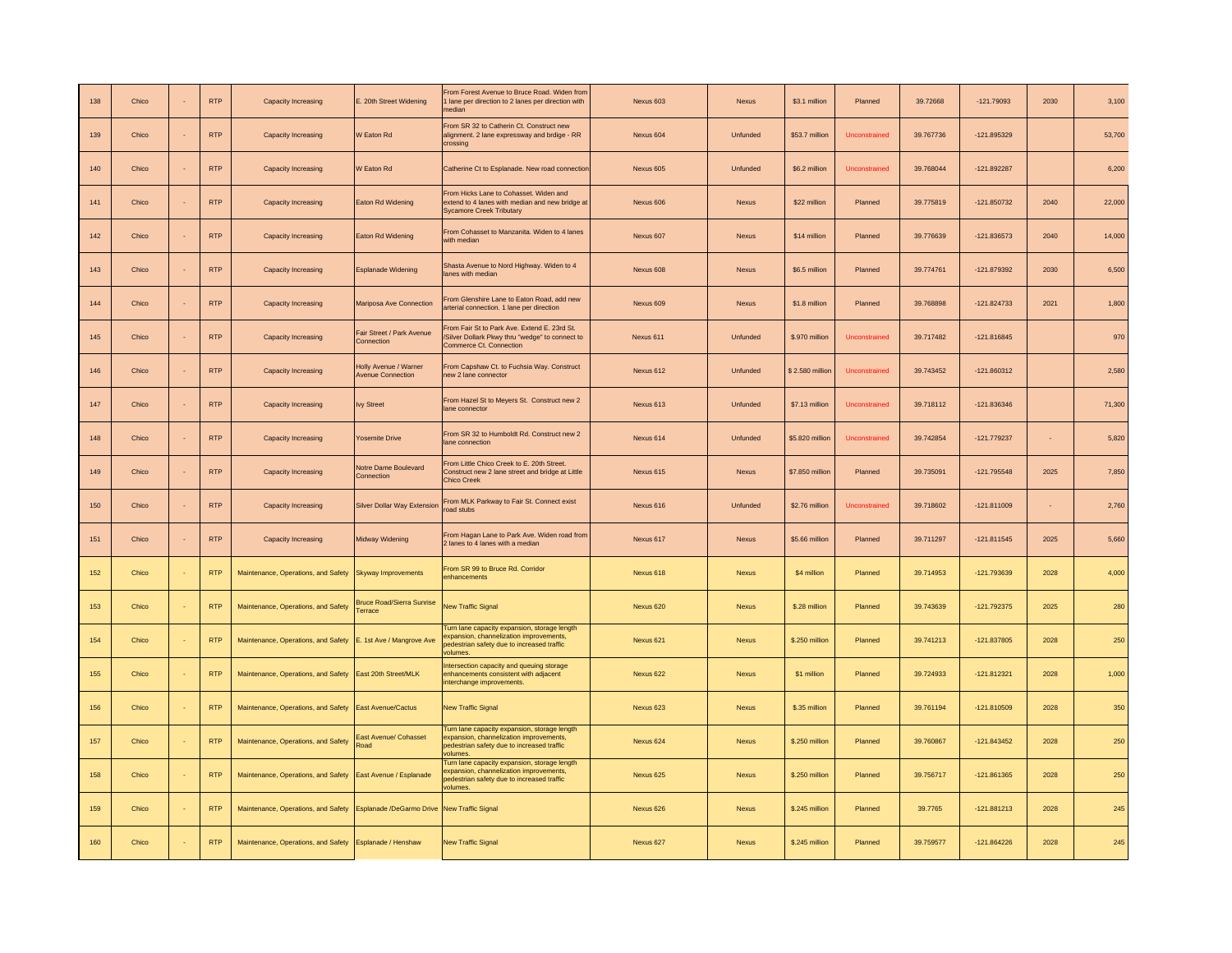| 161 | Chico | <b>RTP</b> | Maintenance, Operations, and Safety                                             | Esplanade / Rio Lindo                                | <b>New Traffic Signal</b>                                                                                                                        | Nexus 628    | <b>Nexus</b> | \$.21 million  | Planned       | 39.752625 | $-121.857275$ | 2028       | 210    |
|-----|-------|------------|---------------------------------------------------------------------------------|------------------------------------------------------|--------------------------------------------------------------------------------------------------------------------------------------------------|--------------|--------------|----------------|---------------|-----------|---------------|------------|--------|
| 162 | Chico | <b>RTP</b> | Maintenance, Operations, and Safety Humboldt Rd / Norte Dame New Traffic Signal |                                                      |                                                                                                                                                  | Nexus 629    | <b>Nexus</b> | \$.315 million | Planned       | 39.739108 | $-121.799494$ | 2028       | 315    |
| 163 | Chico | <b>RTP</b> | Maintenance, Operations, and Safety Manzanita/Madrone                           |                                                      | Roundabout (within existing ROW)                                                                                                                 | Nexus 630    | Nexus        | \$.404 million | Unconstrained | 39.758256 | $-121.815292$ | 2031       | 404    |
| 164 | Chico | <b>RTP</b> | Maintenance, Operations, and Safety                                             | Manzanita/Mariposa                                   | Roundabout (within existing ROW)                                                                                                                 | Nexus 631    | <b>Nexus</b> | \$1.91 million | Planned       | 39.753125 | $-121.824391$ | 2025       | 1,910  |
| 165 | Chico | <b>RTP</b> | Maintenance, Operations, and Safety                                             | Park Avenue MLK                                      | Furn lane capacity expansion, storage length<br>expansion, channelization improvements.<br>bedestrian safety due to increased traffic<br>volumes | Nexus 632    | Nexus        | \$.7 million   | Planned       | 39.714784 | $-121.807117$ | 2026       | 700    |
| 166 | Chico | <b>RTP</b> | Maintenance, Operations, and Safety                                             | Skyway/Carmichael Drive-<br><b>Country Club</b>      | Furn lane capacity expansion, storage length<br>xpansion, channelization improvements,<br>bedestrian safety due to increased traffic<br>rolumes. | Nexus 633    | <b>Nexus</b> | \$.25 million  | Planned       | 39.714782 | $-121.805311$ | 2028       | 250    |
| 167 | Chico | <b>RTP</b> | Maintenance, Operations, and Safety                                             | Skyway/Potter Road                                   | New Traffic Signal (Bike Trail)                                                                                                                  | Nexus 634    | <b>Nexus</b> | \$.25 million  | Planned       | 39.71316  | $-121.777897$ | 2028       | 250    |
| 168 | Chico | <b>RTP</b> | Capacity Increasing                                                             | <b>West Park Extension</b>                           | Extension from Midway to Otterson Dr (Bridge at<br>creek)                                                                                        | Nexus 635    | Unfunded     | \$9.39 million | Unconstrained | 39.711923 | $-121.81609$  | $\sim$     | 9,390  |
| 169 | Chico | <b>RTP</b> | Maintenance, Operations, and Safety                                             | Eaton Rd/ Floral Ave                                 | 2-Lane Roundabout                                                                                                                                | Nexus 636    | <b>Nexus</b> | \$1.62 million | Planned       | 39.769393 | $-121.829476$ | 2028       | 1,620  |
| 170 | Chico | <b>RTP</b> | Maintenance, Operations, and Safety                                             | Eaton Rd/ Ceanothus Ave                              | -Lane Roundabout                                                                                                                                 | Nexus 637    | Nexus        | \$1.16 million | Unconstrained | 39.769551 | $-121.819947$ |            | 1,160  |
| 171 | Chico | <b>RTP</b> | Maintenance, Operations, and Safety                                             | <b>Cohasset Rd Widening</b>                          | Widen Roadway to include left turn lanes and<br>latten curves between and including Airpark<br><b>Blvd, and Two Oaks Drive</b>                   | Nexus 638    | <b>Nexus</b> | \$3.7 million  | Unconstrained | 39.796716 | $-121.845171$ |            | 3,700  |
| 172 | Chico | <b>RTP</b> | Maintenance, Operations, and Safety                                             | Otterson/Hegan<br><b>Operational Improvements</b>    | operational flow improvments (traffic signals or<br>roundabouts)                                                                                 | Nexus 640    | Nexus        | \$.32 million  | Planned       | 39.704656 | $-121.815955$ | 2026       | 320    |
| 173 | Chico | <b>RTP</b> | Maintenance, Operations, and Safety                                             | Park / E Park Ave<br><b>Operational Improvements</b> | operational flow improvments (traffic signals or<br>roundabouts)                                                                                 | Nexus 617-02 | Various      | \$6 million    | Planned       | 39.713964 | $-121.813956$ | 2030       | 6,000  |
| 174 | Chico | <b>RTP</b> | Capacity Increasing                                                             | <b>SR 99 Auxilary Lanes</b>                          | From Skyway to E. 20th Street. Construct<br>auxiliary lanes to the outside                                                                       | Nexus 701    | Unfunded     | \$11.5 million | Unconstrained | 39.720287 | $-121.804719$ | $\sim$     | 11,500 |
| 175 | Chico | <b>RTP</b> | Capacity Increasing                                                             | SR 99 Auxiliary Lanes                                | . 20th to SR 32. Construct auxiliary lanes to the<br>outside. CP 18057                                                                           | Nexus 702    | Unfunded     | \$11 million   | Unconstrained | 39.731426 | $-121.813253$ | ×.         | 11,000 |
| 176 | Chico | <b>RTP</b> | <b>Capacity Increasing</b>                                                      | SR 99 Auxiliary Lanes                                | E. 1st to Cohasset Rd. Construct auxiliary lanes<br>to the outside                                                                               | Nexus 703    | Unfunded     | \$40 million   | Unconstrained | 39.750305 | $-121.838105$ | $\sim$     | 40,000 |
| 177 | Chico | <b>RTP</b> | Capacity Increasing                                                             | SR 32 Widening 3                                     | From El Monte to Bruce Rd. Widen from 2 to 4<br>lanes.                                                                                           | Nexus 706    | Unfunded     | \$2 million    | Planned       | 39.741256 | -121.795333   |            | 2,000  |
| 178 | Chico | <b>RTP</b> | Capacity Increasing                                                             | SR 32 Widening 4                                     | From Bruce Rd to Yosemite. Widen from 2 to 4<br>lanes with signal at Yosemite.                                                                   | Nexus 707    | Unfunded     | \$4 million    | Planned       | 39.743513 | $-121.785781$ | $\sim$     | 4,000  |
| 179 | Chico | <b>RTP</b> | Bicycle & Pedestrian                                                            | SR 32 (Nord Avenue)<br>mprovements                   | From W. Lindo Ave to W. 1st Street. Corridor<br>Improvments (traffic flow improvements, bike<br>anes, ped crossings) per specific plan           | Nexus 708    | Unfunded     | \$15 million   | Unconstrained | 39.729442 | $-121.856128$ | $\epsilon$ | 15,000 |
| 180 | Chico | <b>RTP</b> | Maintenance, Operations, and Safety                                             | SR 32 (W. 8th St) at UPRR                            | Overpass, highway over railroad with reinforece<br>arth retaining walls.                                                                         | Nexus 709    | Unfunded     | \$25 million   | Unconstrained | 39.720867 | $-121.843582$ | $\sim$     | 25,000 |
| 181 | Chico | <b>RTP</b> | Capacity Increasing                                                             | SR 99 - Eaton Interchange                            | Widen overpass structure and ramps, construct<br>dual lane roundabouts                                                                           | Nexus 710    | Unfunded     | \$22 million   | Planned       | 39.774467 | $-121.873309$ | $\sim$     | 22,000 |
| 182 | Chico | <b>RTP</b> | Capacity Increasing                                                             | SR 99 / Cohasset Road<br>Interchange                 | Construct Southbound direct on-ramp                                                                                                              | Nexus 711    | Unfunded     | \$11 million   | Planned       | 39.753683 | $-121.844716$ | $\sim$     | 11,000 |
|     |       |            |                                                                                 |                                                      |                                                                                                                                                  |              |              |                |               |           |               |            |        |